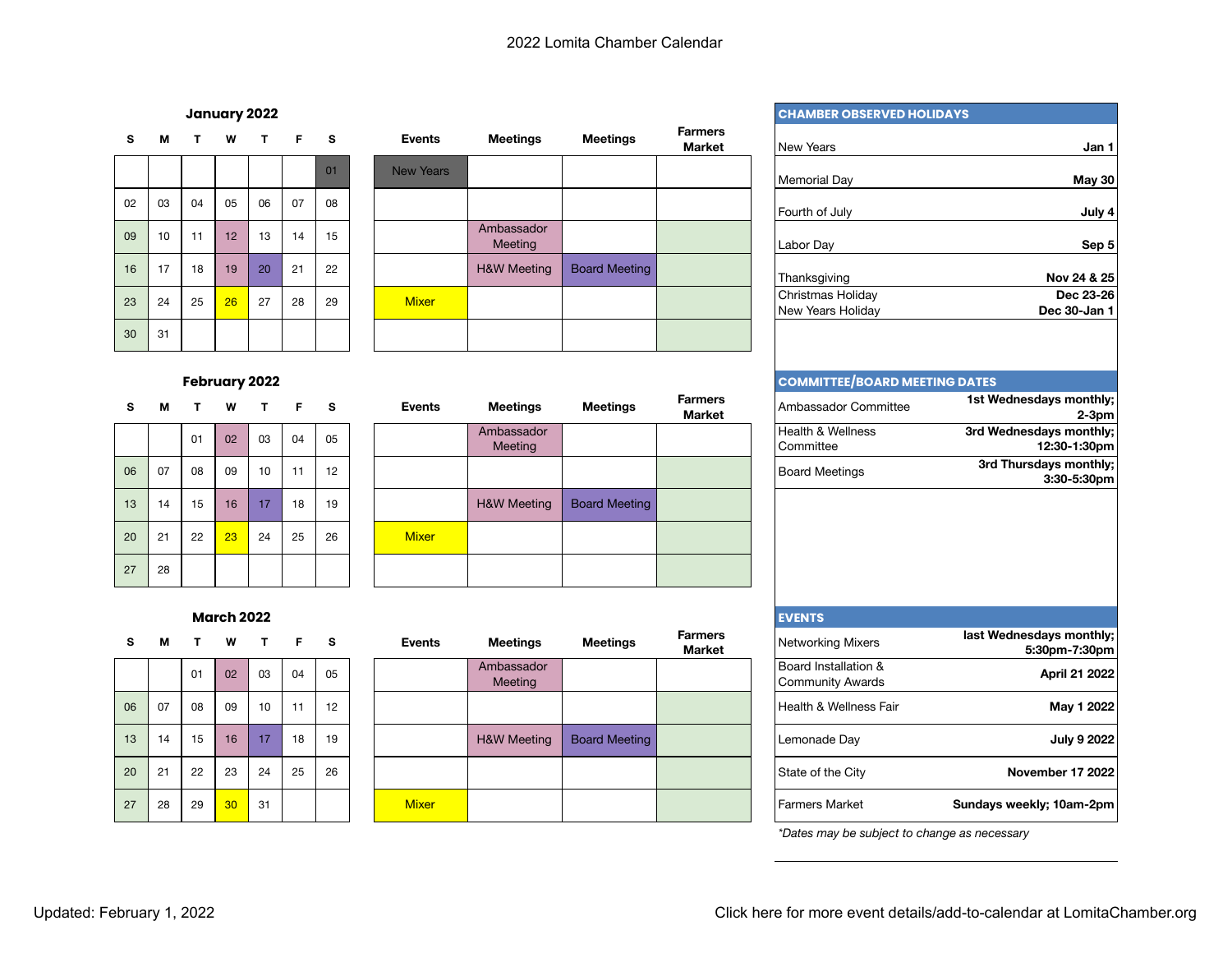| s  | м  | т  | w  | т  | F. | s  | <b>Events</b>                                    | <b>Meetings</b>        |
|----|----|----|----|----|----|----|--------------------------------------------------|------------------------|
|    |    |    |    |    | 01 | 02 |                                                  |                        |
| 03 | 04 | 05 | 06 | 07 | 08 | 09 |                                                  | Ambassador<br>Meeting  |
| 10 | 11 | 12 | 13 | 14 | 15 | 16 |                                                  |                        |
| 17 | 18 | 19 | 20 | 21 | 22 | 23 | <b>Installation &amp;</b><br><b>Awards Event</b> | <b>H&amp;W Meeting</b> |
| 24 | 25 | 26 | 27 | 28 | 29 | 30 | <b>Mixer</b>                                     |                        |

| s  | м  |    | W  | $\mathbf{T}$ | F  | <b>s</b> | <b>Events</b>                                    | <b>Meetings</b>        | <b>Meetings</b> | <b>Farmers</b><br>Market | l New Years                            |
|----|----|----|----|--------------|----|----------|--------------------------------------------------|------------------------|-----------------|--------------------------|----------------------------------------|
|    |    |    |    |              | 01 | 02       |                                                  |                        |                 |                          | <b>Memorial Day</b>                    |
| 03 | 04 | 05 | 06 | 07           | 08 | 09       |                                                  | Ambassador<br>Meeting  |                 |                          | Fourth of July                         |
| 10 | 11 | 12 | 13 | 14           | 15 | 16       |                                                  |                        |                 |                          | Labor Day                              |
| 17 | 18 | 19 | 20 | 21           | 22 | 23       | <b>Installation &amp;</b><br><b>Awards Event</b> | <b>H&amp;W Meeting</b> |                 |                          | Thanksgiving                           |
| 24 | 25 | 26 | 27 | 28           | 29 | 30       | <b>Mixer</b>                                     |                        |                 |                          | Christmas Holiday<br>New Years Holiday |

### **May 2022**

| 01 | 02 | 03 | 04 | 05 | 06 | 07 | <b>Health &amp;</b><br><b>Wellness Fair</b> |
|----|----|----|----|----|----|----|---------------------------------------------|
| 08 | 09 | 10 | 11 | 12 | 13 | 14 |                                             |
| 15 | 16 | 17 | 18 | 19 | 20 | 21 |                                             |
| 22 | 23 | 24 | 25 | 26 | 27 | 28 | <b>Mixer</b>                                |
| 29 | 30 | 31 |    |    |    |    | <b>Memorial Day</b>                         |

#### **June 2022**

| . . | w  |    |    |    |    | ັ  |
|-----|----|----|----|----|----|----|
|     |    |    | 01 | 02 | 03 | 04 |
| 05  | 06 | 07 | 08 | 09 | 10 | 11 |
| 12  | 13 | 14 | 15 | 16 | 17 | 18 |
| 19  | 20 | 21 | 22 | 23 | 24 | 25 |
| 26  | 27 | 28 | 29 | 30 |    |    |

| s.       | м  | т. | w  | $\mathbf{T}$ | F. | s  | <b>Events</b>                    | <b>Meetings</b>        | <b>Meetings</b> | Farmers<br><b>Market</b> | <b>COMMITTEE/BOARD MEETING DATES</b> |                                         |
|----------|----|----|----|--------------|----|----|----------------------------------|------------------------|-----------------|--------------------------|--------------------------------------|-----------------------------------------|
| 01       | 02 | 03 | 04 | 05           | 06 | 07 | Health &<br><b>Wellness Fair</b> | Ambassador<br>Meeting  |                 |                          | Ambassador Committee                 | 1st Wednesdays monthly;<br>$2-3$ pm     |
| 80       | 09 | 10 |    | 12           | 13 | 14 |                                  |                        |                 |                          | Health & Wellness<br>Committee       | 3rd Wednesdays monthly;<br>12:30-1:30pm |
| 15       | 16 | 17 | 18 | 19           | 20 | 21 |                                  | <b>H&amp;W Meeting</b> | Board Meeting   |                          | <b>Board Meetings</b>                | 3rd Thursdays monthly;<br>3:30-5:30pm   |
| $22^{2}$ | 23 | 24 | 25 | 26           | 27 | 28 | <b>Mixer</b>                     |                        |                 |                          |                                      |                                         |
| 29       | 30 | 31 |    |              |    |    | Memorial Day                     |                        |                 |                          |                                      |                                         |

| s.              | м  | T. | W  |    | T F S |    | <b>Events</b> | Meetings               | <b>Meetings</b>      | <b>Farmers</b><br>Market | <b>EVENTS</b>                                   |                                           |
|-----------------|----|----|----|----|-------|----|---------------|------------------------|----------------------|--------------------------|-------------------------------------------------|-------------------------------------------|
|                 |    |    | 01 | 02 | 03    | 04 |               | Ambassador<br>Meeting  |                      |                          | Networking Mixers                               | last Wednesdays monthly;<br>5:30pm-7:30pm |
| 05              | 06 | 07 | 08 | 09 | 10    | 11 |               |                        |                      |                          | Board Installation &<br><b>Community Awards</b> | April 21 2022                             |
| 12 <sup>2</sup> | 13 | 14 | 15 | 16 | 17    | 18 |               | <b>H&amp;W Meeting</b> | <b>Board Meeting</b> |                          | Health & Wellness Fair                          | May 1 2022                                |
| 19              | 20 | 21 | 22 | 23 | 24    | 25 |               |                        |                      |                          | Lemonade Day                                    | <b>July 9 2022</b>                        |
| 26              | 27 | 28 | 29 | 30 |       |    | <b>Mixer</b>  |                        |                      |                          | State of the City                               | <b>November 17 2022</b>                   |

## **April 2022 CHAMBER OBSERVED HOLIDAYS**

| Jan 1                     | <b>New Years</b>                       | <b>Farmers</b><br><b>Market</b> | <b>Meetings</b> | <b>Aeetings</b>            |
|---------------------------|----------------------------------------|---------------------------------|-----------------|----------------------------|
| May 30                    | <b>Memorial Day</b>                    |                                 |                 |                            |
| July 4                    | Fourth of July                         |                                 |                 | hassador<br><b>Meeting</b> |
| Sep 5                     | Labor Day                              |                                 |                 |                            |
| Nov 24 & 25               | Thanksgiving                           |                                 |                 | W Meeting                  |
| Dec 23-26<br>Dec 30-Jan 1 | Christmas Holiday<br>New Years Holiday |                                 |                 |                            |
|                           |                                        |                                 |                 |                            |

| <b>Meetings</b>            | <b>Meetings</b>      | ганнегэ<br><b>Market</b> | <b>COMMITTEE/BOARD MEETING DATES</b>      |                                          |
|----------------------------|----------------------|--------------------------|-------------------------------------------|------------------------------------------|
| hassador<br><b>Meeting</b> |                      |                          | Ambassador Committee                      | 1st Wednesdays monthly;<br>$2-3pm$       |
|                            |                      |                          | <b>Health &amp; Wellness</b><br>Committee | 3rd Wednesdays monthly;<br>12:30-1:30pm  |
| W Meeting                  | <b>Board Meeting</b> |                          | <b>Board Meetings</b>                     | 3rd Thursdays monthly;<br>$3:30-5:30$ pm |

|                                           | <b>EVENTS</b>                                   | <b>Farmers</b><br>Market | <b>Meetings</b>      | <b>Aeetings</b>            |
|-------------------------------------------|-------------------------------------------------|--------------------------|----------------------|----------------------------|
| last Wednesdays monthly;<br>5:30pm-7:30pm | Networking Mixers                               |                          |                      | hassador<br><b>Meeting</b> |
| <b>April 21 2022</b>                      | Board Installation &<br><b>Community Awards</b> |                          |                      |                            |
| May 1 2022                                | Health & Wellness Fair                          |                          | <b>Board Meeting</b> | W Meeting                  |
| <b>July 9 2022</b>                        | Lemonade Day                                    |                          |                      |                            |
| November 17 2022                          | State of the City                               |                          |                      |                            |
| Sundays weekly; 10am-2pm                  | <b>Farmers Market</b>                           |                          |                      |                            |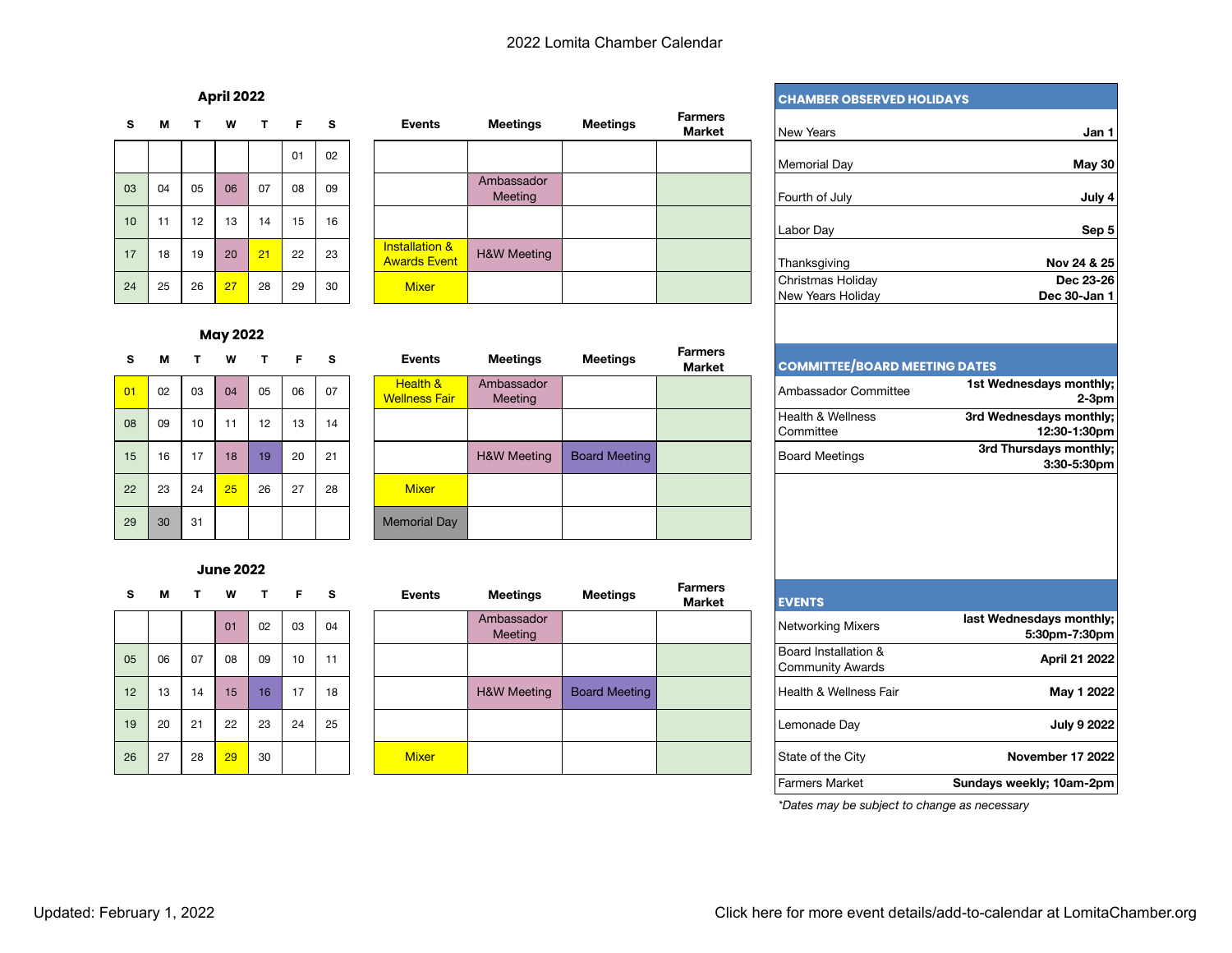#### **July 2022**

| ◡  | IVI. | . . | VV | . . | г. | Ð  | суенто              | meemigs                |
|----|------|-----|----|-----|----|----|---------------------|------------------------|
|    |      |     |    |     | 01 | 02 |                     |                        |
| 03 | 04   | 05  | 06 | 07  | 08 | 09 | <b>Lemonade Day</b> | Ambassador<br>Meeting  |
| 10 | 11   | 12  | 13 | 14  | 15 | 16 |                     |                        |
| 17 | 18   | 19  | 20 | 21  | 22 | 23 |                     | <b>H&amp;W Meeting</b> |
| 24 | 25   | 26  | 27 | 28  | 29 | 30 | <b>Mixer</b>        |                        |
| 31 |      |     |    |     |    |    |                     |                        |

#### **August 2022**

| s  | M  |    | w  |    | r  | s  | <b>Events</b> |
|----|----|----|----|----|----|----|---------------|
|    | 01 | 02 | 03 | 04 | 05 | 06 |               |
| 07 | 08 | 09 | 10 | 11 | 12 | 13 |               |
| 14 | 15 | 16 | 17 | 18 | 19 | 20 |               |
| 21 | 22 | 23 | 24 | 25 | 26 | 27 |               |
| 28 | 29 | 30 | 31 |    |    |    | <b>Mixer</b>  |

#### **September 2022**

| s  | м  |    | w  | т  | Е  | s  | Events       | Meetings               |
|----|----|----|----|----|----|----|--------------|------------------------|
|    |    |    |    | 01 | 02 | 03 |              |                        |
| 04 | 05 | 06 | 07 | 08 | 09 | 10 | Labor Day    | Ambassador<br>Meeting  |
| 11 | 12 | 13 | 14 | 15 | 16 | 17 |              | <b>Board Meeting</b>   |
| 18 | 19 | 20 | 21 | 22 | 23 | 24 |              | <b>H&amp;W Meeting</b> |
| 25 | 26 | 27 | 28 | 29 | 30 |    | <b>Mixer</b> |                        |

| s  | м  | T. | W  | $\mathbf{T}$ | F. | <b>s</b> | <b>Events</b> | <b>Meetings</b>        | <b>Meetings</b>      | <b>Farmers</b><br><b>Market</b> | <b>CHAMBER OBSER</b>                   |
|----|----|----|----|--------------|----|----------|---------------|------------------------|----------------------|---------------------------------|----------------------------------------|
|    |    |    |    |              | 01 | 02       |               |                        |                      |                                 | <b>New Years</b>                       |
| 03 | 04 | 05 | 06 | 07           | 08 | 09       | Lemonade Day  | Ambassador<br>Meeting  |                      |                                 | <b>Memorial Day</b>                    |
| 10 | 11 | 12 | 13 | 14           | 15 | 16       |               |                        |                      |                                 | Fourth of July                         |
| 17 | 18 | 19 | 20 | 21           | 22 | 23       |               | <b>H&amp;W Meeting</b> | <b>Board Meeting</b> |                                 | Labor Day                              |
| 24 | 25 | 26 | 27 | 28           | 29 | 30       | <b>Mixer</b>  |                        |                      |                                 | Thanksgiving                           |
| 31 |    |    |    |              |    |          |               |                        |                      |                                 | Christmas Holiday<br>New Years Holiday |

# **<sup>S</sup> <sup>M</sup> <sup>T</sup> <sup>W</sup> <sup>T</sup> <sup>F</sup> <sup>S</sup> Events Meetings Meetings Farmers Market** Ambassador<br>Meeting Meeting | Ambassador Committee <sup>07</sup> <sup>08</sup> <sup>09</sup> <sup>10</sup> <sup>11</sup> <sup>12</sup> <sup>13</sup> Health & Wellness 14 15 16 17 18 19 20 **H&W Meeting Board Meeting** Board Meeting Board Meetings Board Meetings

| <b>EVENTS</b>                            | <b>Farmers</b><br>Market | <b>Meetings</b> | <b>Meetings</b>        | <b>Events</b> |    | T F S |    | W  | $\mathbf{T}$ | м  | s. |
|------------------------------------------|--------------------------|-----------------|------------------------|---------------|----|-------|----|----|--------------|----|----|
| Networking Mixers                        |                          |                 |                        |               | 03 | 02    | 01 |    |              |    |    |
| Board Installation &<br>Community Awards |                          |                 | Ambassador<br>Meeting  | Labor Day     | 10 | 09    | 08 | 07 | 06           | 05 | 04 |
| Health & Wellness Fair                   |                          |                 | <b>Board Meeting</b>   |               | 17 | 16    | 15 | 14 | 13           | 12 | 11 |
| Lemonade Day                             |                          |                 | <b>H&amp;W Meeting</b> |               | 24 | 23    | 22 | 21 | 20           | 19 | 18 |
| State of the City                        |                          |                 |                        | <b>Mixer</b>  |    | 30    | 29 | 28 | 27           | 26 | 25 |

| <b>Aeetings</b>     | <b>Meetings</b>      | <b>Farmers</b><br><b>Market</b> | <b>CHAMBER OBSERVED HOLIDAYS</b>                |                                           |
|---------------------|----------------------|---------------------------------|-------------------------------------------------|-------------------------------------------|
|                     |                      |                                 | New Years                                       | Jan 1                                     |
| hassador<br>Meeting |                      |                                 | Memorial Day                                    | May 30                                    |
|                     |                      |                                 | Fourth of July                                  | July 4                                    |
| W Meeting           | <b>Board Meeting</b> |                                 | Labor Day                                       | Sep 5                                     |
|                     |                      |                                 | Thanksgiving                                    | Nov 24 & 25                               |
|                     |                      |                                 | Christmas Holiday<br>New Years Holiday          | Dec 23-26<br>Dec 30-Jan 1                 |
|                     |                      | <b>Farmers</b>                  |                                                 |                                           |
| <b>Aeetings</b>     | <b>Meetings</b>      | <b>Market</b>                   | <b>COMMITTEE/BOARD MEETING DATES</b>            |                                           |
| hassador<br>Meeting |                      |                                 | Ambassador Committee                            | 1st Wednesdays monthly;<br>$2-3pm$        |
|                     |                      |                                 | <b>Health &amp; Wellness</b><br>Committee       | 3rd Wednesdays monthly;<br>12:30-1:30pm   |
| W Meeting           | <b>Board Meeting</b> |                                 | <b>Board Meetings</b>                           | 3rd Thursdays monthly;<br>3:30-5:30pm     |
|                     |                      |                                 |                                                 |                                           |
|                     |                      |                                 |                                                 |                                           |
| <b>Aeetings</b>     | <b>Meetings</b>      | <b>Farmers</b><br><b>Market</b> | <b>EVENTS</b>                                   |                                           |
|                     |                      |                                 | Networking Mixers                               | last Wednesdays monthly;<br>5:30pm-7:30pm |
| hassador<br>Meeting |                      |                                 | Board Installation &<br><b>Community Awards</b> | <b>April 21 2022</b>                      |
| ard Meeting         |                      |                                 | Health & Wellness Fair                          | May 1 2022                                |
| W Meeting           |                      |                                 | Lemonade Day                                    | <b>July 9 2022</b>                        |
|                     |                      |                                 | State of the City                               | November 17 2022                          |
|                     |                      |                                 | <b>Farmers Market</b>                           | Sundays weekly; 10am-2pm                  |